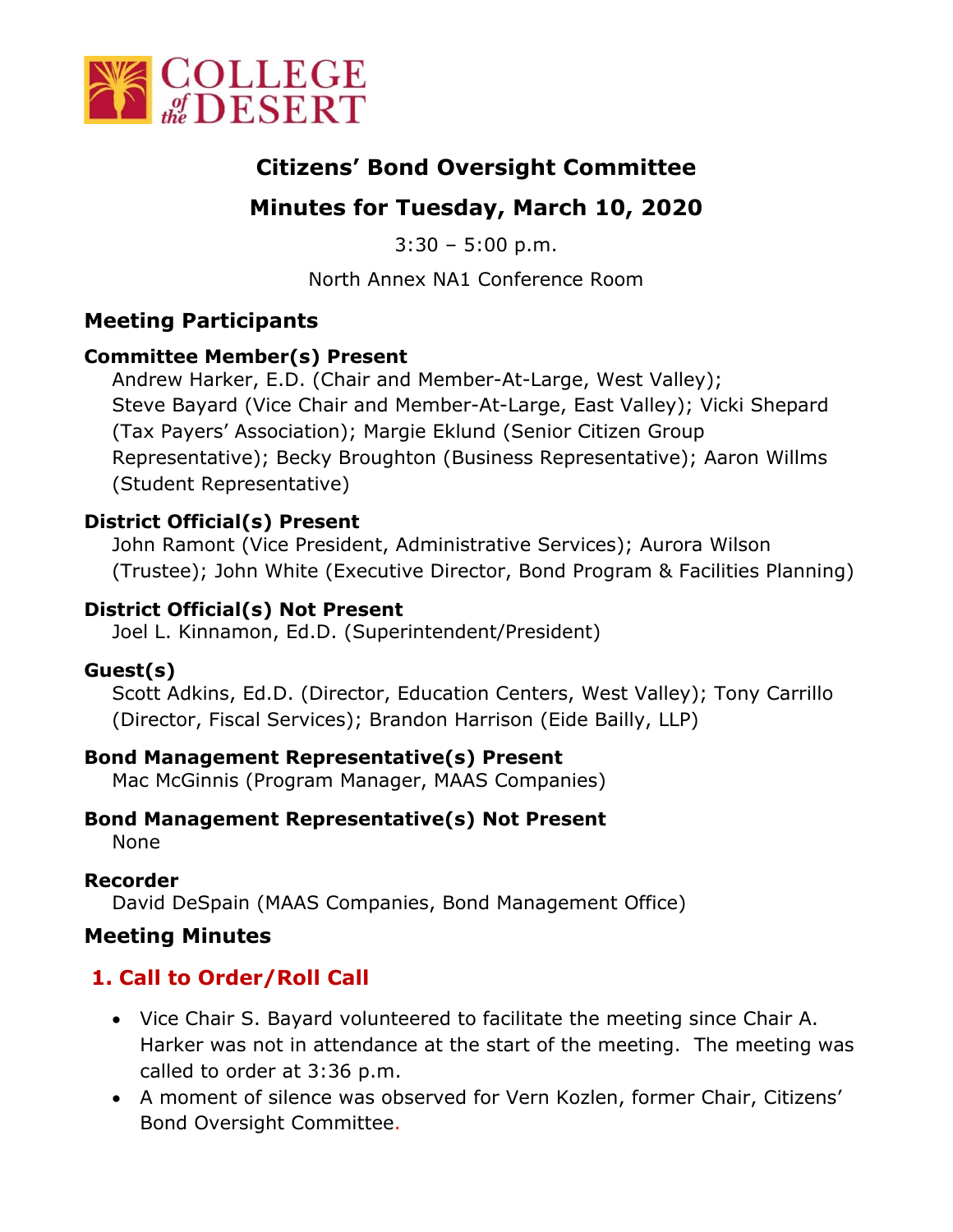#### **1.1 Meeting Facilitation**

Chair A. Harker arrived at 3:38 p.m. and facilitated the rest of the meeting.

#### **1.2 Public Comments**

• No comments from the public

## **2. Action Items**

#### **2.1 Approval of Agenda**

 A motion was made by B. Broughton to approve the March 10, 2020 Meeting Agenda. S. Bayard seconded. No opposed. Motion was passed.

#### **2.1 Conclusion**

March 20, 2020 Meeting Agenda was approved as presented.

| 2.1 Follow-up Items | 2.1 Task of | 2.1 Due by  |
|---------------------|-------------|-------------|
| <mark>l None</mark> | <b>None</b> | <b>None</b> |

#### **2.2 Approval of December 10, 2019 Minutes**

 A motion was made by S. Bayard to approve the December 10, 2019 Meeting Minutes. B. Broughton seconded. All in favor. No opposed. Motion was passed.

#### **2.2 Conclusion**

December 10, 2019 Meeting Minutes were approved as presented.

| 2.2 Follow-up Items | 2.2 Task of | 2.2 Due by  |
|---------------------|-------------|-------------|
| <b>None</b>         | <b>None</b> | <b>None</b> |

#### **3. Information/Discussion Items**

#### **3.1 2018-2019 Financial and Performance Audit Presentation**

 J. Ramont introduced Brandon Harrison, Partner with Eide Bailly, LLP, the firm that conducted the 2018-2019 Financial and Performance Audits of the Measure B and Measure CC Bonds for College of the Desert. He explained that he will review both a Financial Statement Audit and a Performance Audit for both Bond Funds. He reviewed the reports for both Bonds and explained that the firm issued an unmodified opinion that the financial statements as presented by management are accurate and correct on both the Financial Statement and Performance Audits for each. He indicated that the firm found that all procedures are being followed correctly by the District as outlined on page 4 (back portion of each report). S. Bayard requested a clarification of the statement on the report that indicates "There were no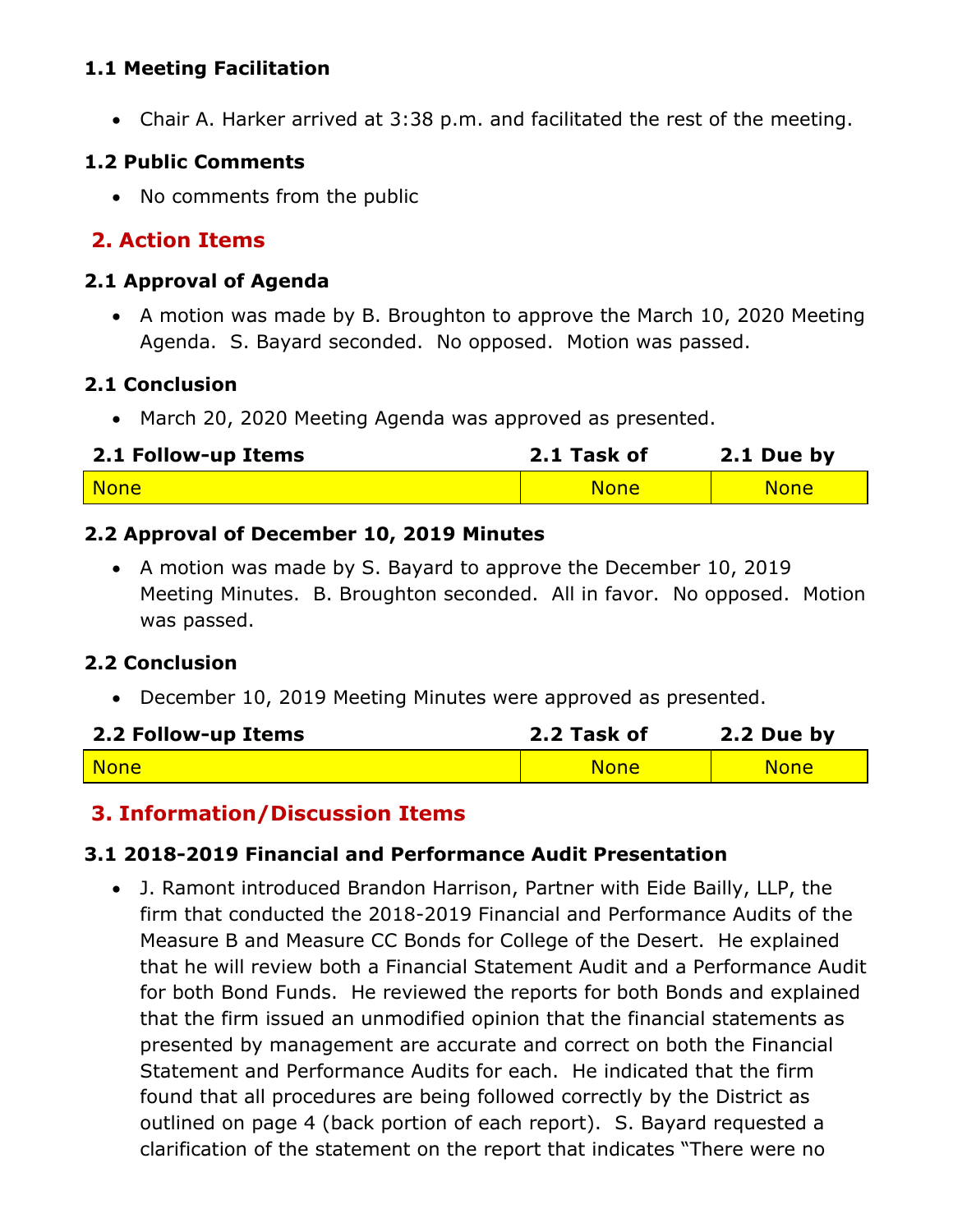salaries of administrators charged to the Measure B General Obligation Bond Fund for District general administration or operations." He asked if the term "administrators" included staff salaries. J. Ramont indicated that this was not the case and Brandon Harrison further clarified this fact.

### **3.1 Conclusion**

 Committee Members were briefed on the 2018-2019 Financial and Performance Audits for both the Measure B and Measure CC Bond Measures.

| 3.1 Follow-up Items | 3.1 Task of | 3.1 Due by  |
|---------------------|-------------|-------------|
| <b>None</b>         | <b>None</b> | <b>None</b> |

### **3.2 Bond Projects Update & Bond Project Financial Report**

- M. McGinnis, by PowerPoint, reviewed the District's projects and Bond financial updates located in the Measure B and Measure CC Bond Citizens' Oversight Committee Report dated March 10, 2020.
- M. McGinnis indicated that the Indio Expansion Project is in the Construction Document Phase and headed towards the finish line in terms of the design. The next phase will be the submission to the Division of State Architect (DSA). B. Broughton asked how close the project is to being submitted to DSA. M. McGinnis stated that submission is about four months away.
- M. McGinnis stated that the Indio Child Development Center (CDC) will be built just south of the Indio Expansion Project. Schematic Design was completed on this project and will be presented for review at the next Board of Trustees Meeting in April. Trustee Wilson mentioned that she spoke with Dianne Russom, Director of the College of the Desert Child Development Center, and that Dianne is very excited with the progress of the project.
- M. McGinnis reviewed the Roadrunner Motors Project in Cathedral City. Currently, the project is in the Programming Phase. CRB was selected as the design firm for the project. Roadrunner Motors will be in back of the Volkswagen dealership in between the Subaru and future Lexus dealerships. The dealerships are very excited about the opportunity to train their personnel. B. Broughton mentioned to keep in mind that future plans still need to be established on transporting students from the East and West Valley to the location in Cathedral City.
- M. McGinnis briefed the committee on the status of the Palm Springs Development Project. Moore Ruble Yudell (MRY) Architects were hired to complete the Site Development Plan and Pfeiffer Partners were hired as the Program Master Architect. A. Harker asked if there has been a discussion on what the buildings will look like. M. McGinnis mentioned that this is always a challenge and that we want to respect mid-century modern, but at the same time represent what mid-century modern should look like today. He went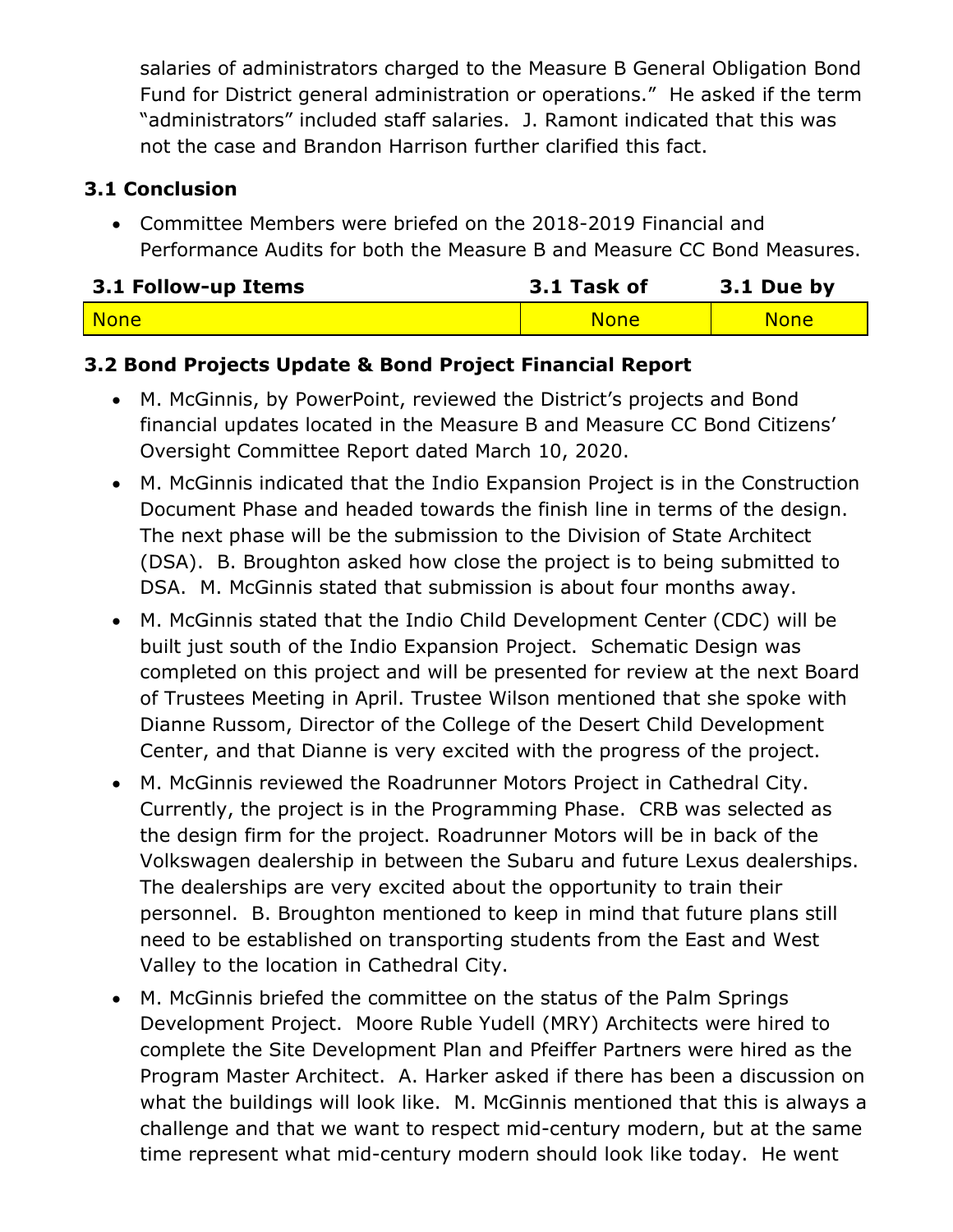on to state that the design is still evolving and that a lot of people are providing input. A. Harker mentioned that he believes that there should be something to tie all of the campuses together to demonstrate that they all belong to one community. J. White agreed with A. Harker and stated that the District is absolutely doing just this. He mentioned that there was a recent newspaper article about a panel discussion during Palm Springs Modernism Week concerning the Palm Springs Development Project working with the Palm Springs Architectural Alliance. J. White went on to state that there is a primary overarching effort in building projects that is related to the modernism aspect of the design and is part of the branding for College of the Desert.

- M. McGinnis reviewed the Old Warehouse Renovation Project. The space will assist Friends of the Library, Information Technology, and provide confidential storage space. Maintenance and Operations will have an area where their golf carts can be parked indoors.
- M. McGinnis next provided an update on the Central Campus Quad Renovation Project. The project is concluding and the new fountain should have water by the end of March. The concrete, the pumps, and the underground work is complete. He mentioned that the fountain is programmable and will include various colored lights.
- M. McGinnis reviewed the Central Campus Redevelopment Project. The Hilb Building is complete and is now being utilized by the students.

## **3.2 Conclusion**

 Committee Members were briefed on current and completed projects and financials under the Measure B and Measure CC Bond Programs.

| 3.2 Follow-up Items | 3.2 Task of | 3.2 Due by  |
|---------------------|-------------|-------------|
| <b>None</b>         | <b>None</b> | <b>None</b> |

## **3.3 COC Annual Report (2018-2019) Final Report Review**

- Committee members were provided with the final version of 2018-2019 Citizens' Bond Oversight Committee Annual Report.
- J. Ramont mentioned that an "In Memoriam" section for Vern Kozlen was added to the bottom of page 7 of the Report.
- A. Harker asked that the distribution list be provided to the committee.
- J. Ramont mentioned that the College Support Representative for the Citizens' Bond Oversight Committee is currently being recruited.